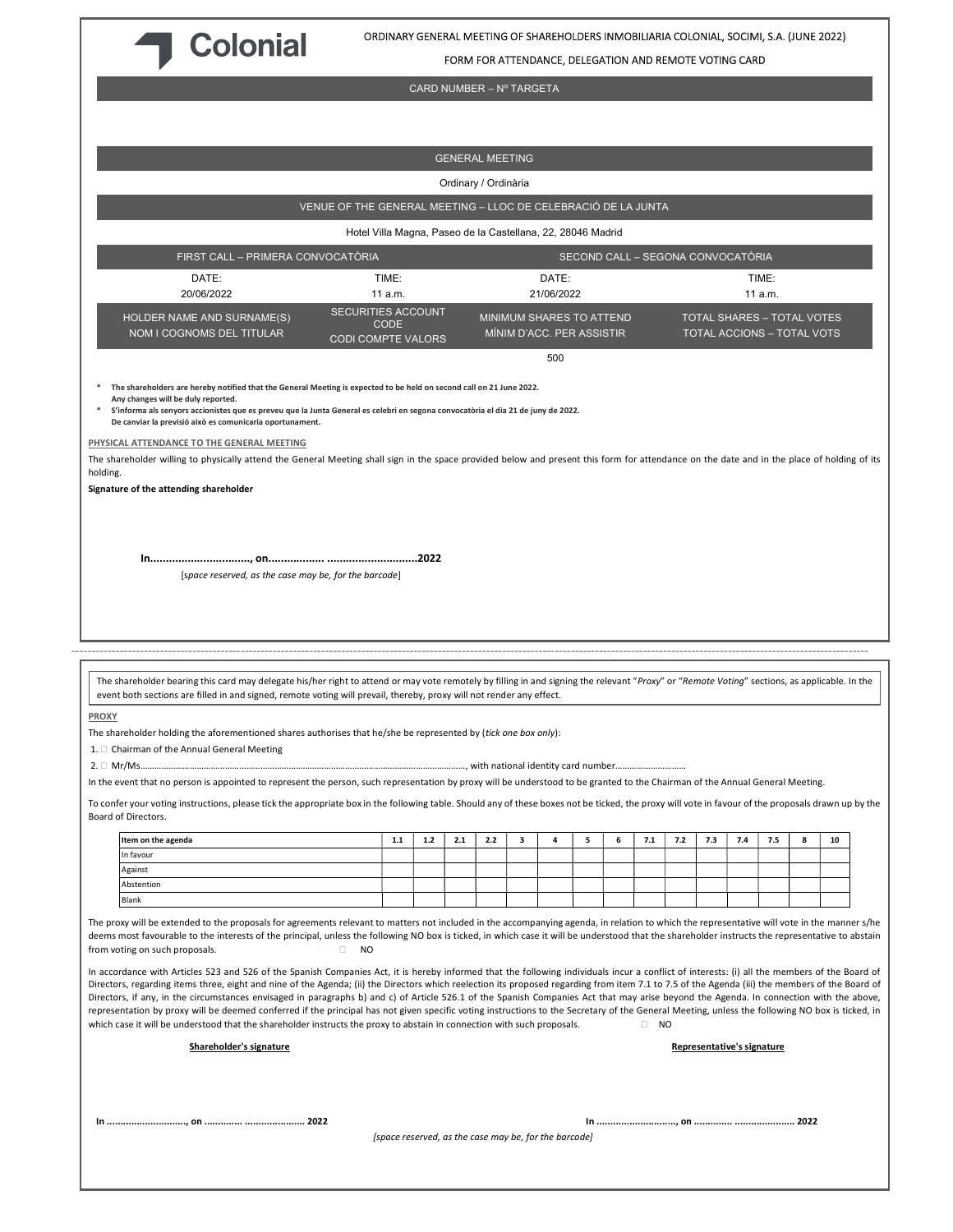## REMOTE VOTING

The shareholder holding the aforementioned shares votes in favour of all the proposals drawn up by the Board of Directors in relation to the items on the agenda, attached hereto, unless a different vote is stated below (tick the appropriate boxes).

| Item on the agenda | 1.1 | 1.2 | $\overline{\phantom{a}}$<br>2.1 | 2.2 |  |  | 7.1 | 7.2 | 7.3 | 7.4 | 7.5 | c<br>o | 10 |
|--------------------|-----|-----|---------------------------------|-----|--|--|-----|-----|-----|-----|-----|--------|----|
| In favour          |     |     |                                 |     |  |  |     |     |     |     |     |        |    |
| Against            |     |     |                                 |     |  |  |     |     |     |     |     |        |    |
| Abstention         |     |     |                                 |     |  |  |     |     |     |     |     |        |    |
| Blank              |     |     |                                 |     |  |  |     |     |     |     |     |        |    |

Unless expressly stated otherwise in the manner described below, and in relation to the motions not prepared by the Board of Directors or on items not included in the accompanying Agenda, representation is understood to be conferred to the Chairman of the General Meeting, applying the rules on how to vote in the absence of instructions and in the cases of conflict of interests contained in the "Proxy" section in this form. Tick the following NO box only if opposed to the proxy (in which case it will be understood that the shareholder abstains from voting on such proposals). NO

| Shareholder's signature                               | <b>Holder Name and Surname(s)</b> |                         |  |  |  |  |
|-------------------------------------------------------|-----------------------------------|-------------------------|--|--|--|--|
|                                                       |                                   |                         |  |  |  |  |
| [space reserved, as the case may be, for the barcode] | <b>Securities Account Code</b>    | <b>Number of Shares</b> |  |  |  |  |

## ------------------------------------------------------------------------------------------------------------------------------------------------------------------------------------------------------- RIGHT TO ATTEND AND VOTE

Shareholders may attend and vote at the General Meeting of Shareholder if they, individually or as a group, hold at least 500 shares, which must be registered in the shareholder ledger 5 days before the General Meeting, and provide proof to this effect showing the legitimation certificate or the attendance, proxy and vote card, issued by the Company or the entities in charge of the book-entry registry. Should there be a difference between the number of shares claimed by the shareholder and the number of shares registered under their name in IBERCLEAR, the information shown on IBERCLEAR's records will prevail. Should the shareholder attend the General Meeting virtually, their proxy or remote vote will be revoked. With regards to jointly owned shares, it will be considered that the co-owner who registers to attend the General Meeting will be the person who effectively attends the General Meeting and will be therefore entitled to exercise the rights to speak, ask for information, put forward motions and vote according to their jointly owned shares.

## PROXY

All shareholders entitled to attend annual general meetings may be represented by another person who need not be a shareholder. To this end, the shareholder must complete the "Proxy" section of this card and sign it along with his/her representative on the space provided for such purpose. The representation by proxy shall be sent to Inmobiliaria Colonial, SOCIMI, S.A. (the "Company") according to the Company Bylaws, the Regulations of the General Meeting and the information in the call notice and on the corporate website (www.inmocolonial.com)

- a) By delivering the attendance, proxy and remote voting card received from the depositary institutions or, as appropriate, this card, duly completed and signed in the "Proxy" section in person to the Company's registered office (Paseo de la Castellana 52, 28046 Madrid) or to the offices of the Company in Barcelona (Avenida Diagonal 532, 08006 Barcelona), from 9 a.m. to 2 p.m., addressed to the Shareholder Relations Office ("Oficina de Atención al Accionista").
- b) By sending the attendance, proxy and remote voting card by postal mail received by the depositary entities or, where applicable, this card, duly completed and signed in the "Proxy" section, to the registered office (Paseo de la Castellana 52, 28046 Madrid) or to the Company's offices in Barcelona (Avenida Diagonal 532, 08006 Barcelona), addressed to the Shareholder Relations Office "Oficina de Atención al Accionista".
- Through the online platform enabled to grant proxy on the corporate website (www.inmocolonial.com), as per the procedure stated thereon, or by email (accionistas@inmocolonial.com).

Without detriment to the above, we recommend that any shareholders who wish to notify the Company of their intention to exercise their right to grant proxy before the General Meeting, do so through the online platform expressly enabled on the corporate website (www.inmocolonial.com), or by email (accionistas@inmocolonial.com).

The granting of proxy must be received by the Company, with satisfactory proof of identity, at least 24 hours before the date scheduled for the General Meeting on first call, that is, before 11 a.m. of 19 June 2022. Otherwise it will understood to not have been granted. The attendance of the shareholder entails the revocation of any proxy.

## REMOTE VOTING BEFORE THE GENERAL MEETING

Remote votes will be cast by shareholders by the same means specified in paragraphs a), b), and c) of the above section for the notification to grant proxy. Without detriment to the above, we recommend that any shareholders who wish to cast their vote on the motions regarding the items on the Agenda before the General Meeting do so through the platform expressly enabled on the corporate website (www.inmocolonial.com), or by email (accionistas@inmocolonial.com).

Votes cast by any of the means provided in the paragraphs a), b) and c) above must be received by the Company, with satisfactory proof of identity, at least 24 hours before the date scheduled for the General Meeting on first call, that is, before 11 a.m. of 19 June 2022. Otherwise, the vote will be considered as not cast. A remote vote will be void:

- If it is later expressly revoked by the same medium used for its issue and within the period of time established for same.
- If the shareholder who cast the vote attends the meeting.

Shareholders who have cast their vote remotely shall be considered present for the purposes of constituting the quorum of the General Meeting.

ONLINE ATTENDANCE

Shareholders and proxies attending the General Meeting by electronic means should follow, if they wish to exercise their rights, the procedure specified in the document "Instructions for attending and voting at the General Meeting by electronic means", available in the section on the General Meeting of Shareholders 2022 ("Online Attendance") on the Company's website (www.inmocolonial.com). For matters not expressly regulated, the same rules provided in the Regulations of the General Meeting for physical attendance to the General Meeting will apply. PROTECTION OF PERSONAL DATA

Under the applicable rules on protection of personal data (mainly Regulation (EU) 2016/679 of 27 April 2016 on the protection of natural persons regarding the processing of personal data and on the free movement of such data and Spanish Organic Law 3/2018 of 5 December on the Protection of Personal Data and quarantee of digital rights) shareholders are hereby informed that the Company, with tax identification number A-28027399, will be in charge of the automated processing of the personal data provided by shareholders or banks, Brokers and Dealers at which the shareholders have deposited their shares, through the agency legally authorised to keep the shareholder register, i.e. Iberclear, in connection with the General Meeting, and any other data that may arise as a result thereof. The purpose of such file or automated processing is only the management and administration of the relations between the Company and the shareholders (including, where appropriate, their proxies) in connection with the General Meeting of Shareholders of the Company. The legal basis of the data processing is the need to comply with the provisions of the Spanish Limited Liability Companies Law. The Company will store the data for the duration of its obligations relating to the Ordinary General Meeting and for the 6 years following its termination. Shareholders or their proxies have the right to access, rectify, delete and object to the processing of their data, as well as to exercise the other rights recognised in the current data protection legislation with the extension and limitations provided in such legislation. To do so, they must send a notice (including the identification of the holder of the rights, e.g. a photocopy of their ID card) to the following address: Inmobiliaria Colonial, SOCIMI, S.A., Paseo de la Castellana 52, 28046 Madrid. Additionally, shareholders can send the aforementioned notice to the email address: ucnormativo@inmocolonial.com. The Company, in its capacity as data controller, has adopted all security measures required by law on its facilities, systems and files, and will safeguard the confidentiality of the relevant personal data, save where such data must be disclosed as required by Law or by a court and/or governmental order. Should the data subjects consider that their information has been wrongfully processed or their rights have not been duly observed, they may file a claim before the Spanish Agency for Data Protection (www.aepd.es).